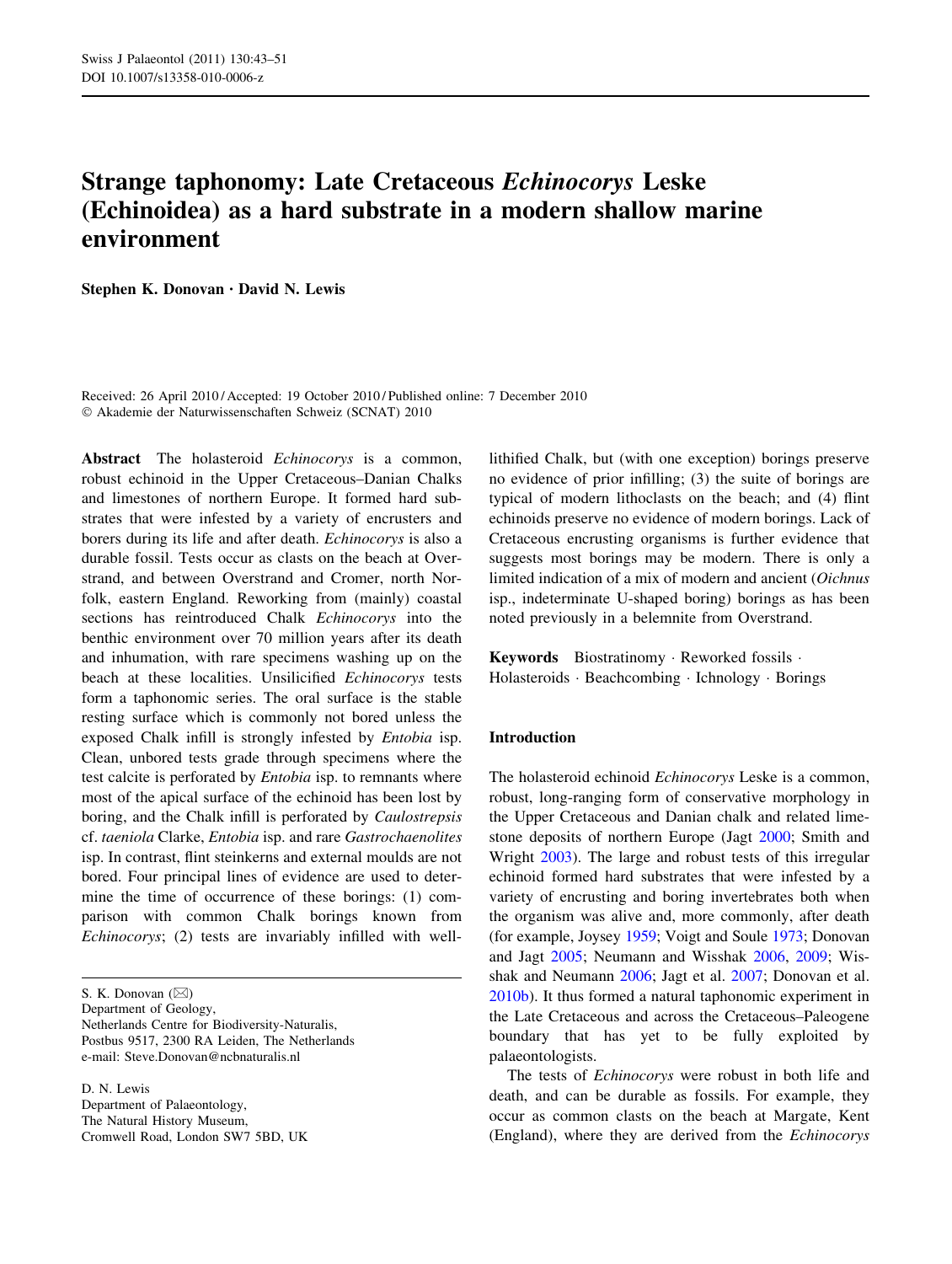<span id="page-1-0"></span>Fig. 1 Outline map of the north coast of Norfolk between Cromer (C), Overstrand (O) and Sidestrand (S) (after Donovan [2010,](#page-7-0) fig. 1). The dark arrow indicates the point of beach access used by S. K. D.; specimens were collected to the limits of the groynes to the southeast and towards Cromer in the northwest. The stippled area is between the low water mark and cliff top; it includes both the beach (groynes are indicated) and slope of the cliffs. Principal roads are shown as solid lines; railways are shown as trellised lines. The inset map, with a stippled coastline, shows part of the east coast of England, with Lincolnshire (left), the Wash (towards bottom left) and Norfolk (centre and right). The area of the main map is arrowed



band exposed in the Chalk cliffs (Rowe [1900\)](#page-8-0). Reworking from coastal and, less likely, shallow marine sections reintroduces Chalk Echinocorys into the benthic environment over 70 million years after its death and inhumation. These borings are unlikely to have been formed while the tests were still entombed in Chalk because most or all of them were most probably liberated from cliffs by coastal erosion. Like ''… erratics [they] are seldom seen in cliff section, but may be observed on the beach… the accumulation probably of centuries of coastal erosion'' (Harmer [1910,](#page-7-0) p. 4). Herein, we consider Echinocorys as a reworked fossil in the modern environment, and interpret the evidence provided by the borings in its test and Chalk infill.

A brief comment on systematics of Echinocorys in the Upper Cretaceous of northern Europe is relevant. Jagt [\(2000](#page-7-0), pp. 269–274) recognised nine groups of Echinocorys taxa, albeit based on well preserved specimens. The battered and bored tests described below do not warrant such detailed systematic treatment. We have therefore followed Smith and Wright [\(2003](#page-8-0)) in 'lumping' all specimens in Echinocorys ex gr. scutata Leske [1778](#page-7-0), a step warranted by the assurance that encrusting and boring organisms would not have differentiated between particular species as substrates over 70 million years after the echinoid had died.

The terminology of the echinoid endoskeleton used herein follows Melville and Durham ([1966\)](#page-7-0) and Durham and Wagner ([1966\)](#page-7-0); descriptive ichnology follows the terminology of Häntzschel ([1975](#page-7-0)). Our philosophy of open nomenclature follows Bengtson ([1988\)](#page-7-0). The material described and illustrated herein is deposited in the Netherlands Centre for Biodiversity—Naturalis, Leiden (NNM RGM, formerly the Nationaal Natuurhistorisch Museum, incorporating the Rijksmuseum voor Geologie en Mineralogie, now part of the Netherlands Centre for Biodiversity). Specimens in Figs. [2](#page-2-0) and [3](#page-3-0) were painted with black food colouring and coated with ammonium chloride for photography; those in Fig. [4](#page-5-0) were coated with ammonium chloride only.

## Locality and horizon

The specimens described herein were collected by the senior author and his family on the beach at Overstrand, and between Overstrand and Cromer, north Norfolk, eastern England, approximately NGR TH 249 410, during late July 2009 (Fig. 1). The beach at Overstrand, although dominantly sandy, has numerous pebbles and cobbles, the majority of which are locally derived from the Upper Cretaceous, including those of flint and, less commonly, chalk (for example, Donovan and Lewis [2010](#page-7-0)). Other, rarer erratics include some of igneous origin and Derbyshire screwstones (Harmer [1910](#page-7-0); Moorlock et al. [2002](#page-7-0); Donovan [2010](#page-7-0)).

It is probable that chalk and flint cobbles described from the the beach at Overstrand are local in origin. The Chalk of north Norfolk ranges in age from the Cenomanian to the Early Maastrichtian (Burke et al. [2010](#page-7-0), Fig. 1); the latter is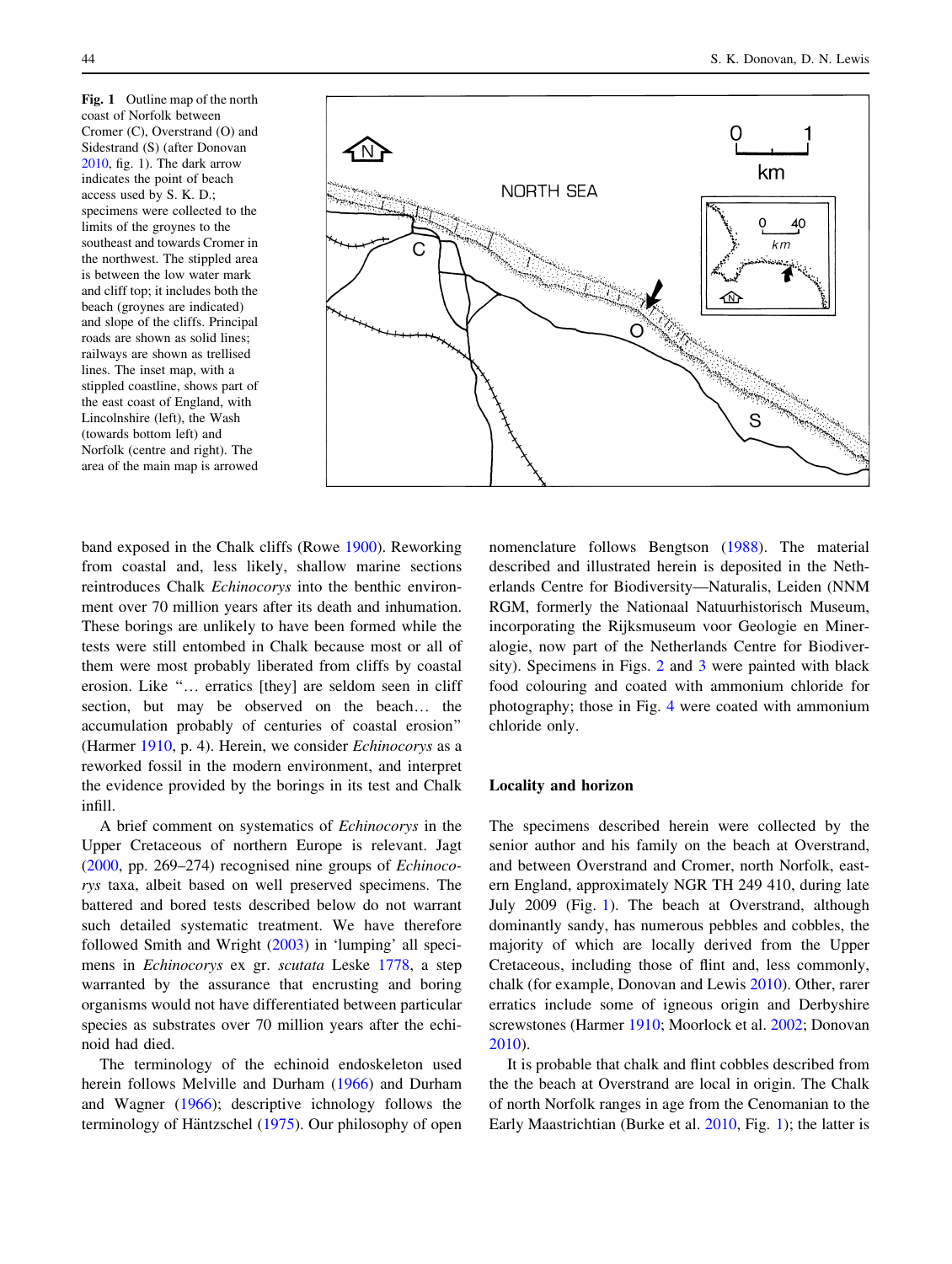<span id="page-2-0"></span>

Fig. 2 Echinocorys ex gr. scutata Leske [1778,](#page-7-0) preserving calcitic test in Chalk. a, b NNM RGM 617 801. Specimen collected by Hannah Donovan. a Apical surface of most complete test showing minor damage due to physical abrasion and bioerosion. b Oral

largely abraded away, presumably mainly by physical processes. d Oral surface

unusually young for the English Cretaceous succession (Chatwin [1961,](#page-7-0) p. 35; Peake and Hancock [1961;](#page-8-0) Rawson et al. [1978,](#page-8-0) pp. 30, 52; Moorlock et al. [2002](#page-7-0), pp. 3–5). The specimens are Late Cretaceous in age and older than the Late Maastrichtian (circa 70 million years old or more). Rafts of Chalk thrusted by glacial ice during the Pleistocene are similarly Campanian–Maastrichtian in age as based on both micro- and macro-fossil evidence (Burke et al. [2010,](#page-7-0) pp. 621–623).

## Description

Tests preserved in calcite (Figs. 2, [3\)](#page-3-0)

Eight tests, NNM RGM 617 801-617 808, that vary from specimens showing little more than surface abrasion to those that have been extensively altered by bio- and physical erosion. The illustrations are arranged to show this taphonomic gradient.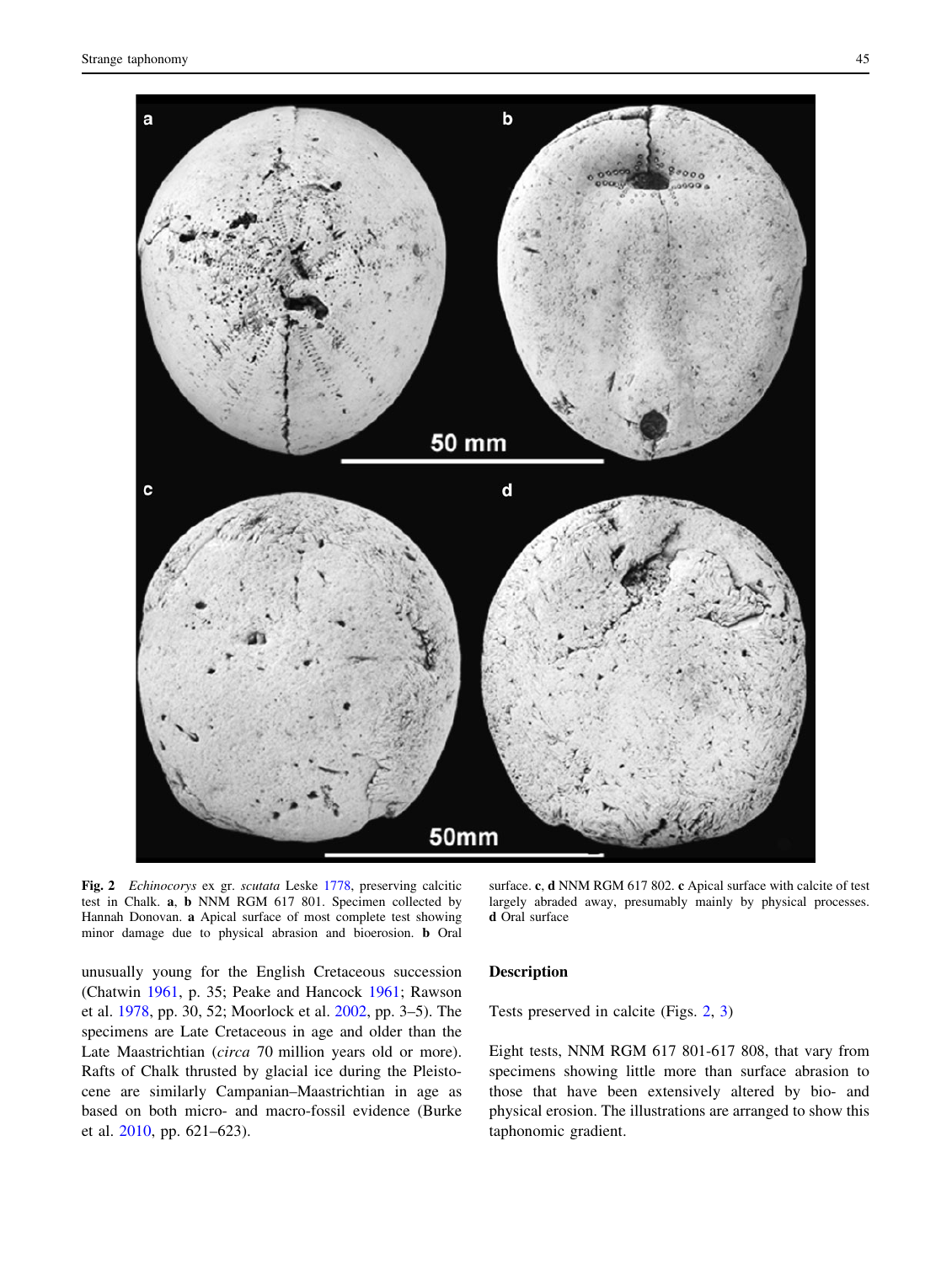<span id="page-3-0"></span>

Fig. 3 Echinocorys ex gr. scutata Leske [1778,](#page-7-0) preserving calcitic test in Chalk. a, b NNM RGM 617 803, specimen densely infested with Entobia isp. Specimen collected by Pelham Donovan. a Apical surface. **b** Oral surface. **c**, **d** NNM RGM 617 804. **c** Apical surface,

NNM RGM 617 801 is the most complete test (Fig. [2](#page-2-0)a, b). Primary tuberculation is moderately well preserved on the oral surface, with some secondary tubercles apparent in the depressed area surrounding the peristome. The apical surface is smooth and worn free of tubercles. Some plate sutures have opened up and there are cracks that cross plates (Fig. [2](#page-2-0)a, posterior and left, respectively). There are no encrusting organisms and irregular holes are probably

albeit largely abraded away. The thick test can be seen at the perimeter. The Chalk infill includes some borings, most prominently an incomplete Gastrochaenolites isp. d Oral surface, which has suffered much less than the apical surface (compare with Fig. [2b](#page-2-0))

produced by physical impacts (Fig. [2](#page-2-0)a, close to apex). There are numerous small, circular pits close to the apex of the sort referred to as putative Oichnus isp. by Donovan et al. [\(2010b](#page-7-0), p. 52).

Other specimens have either had part of the test removed by physical erosion or breakage, more or less assisted by weakening produced by borings, particularly Entobia isp. NNM RGM 617 802 has a complete oral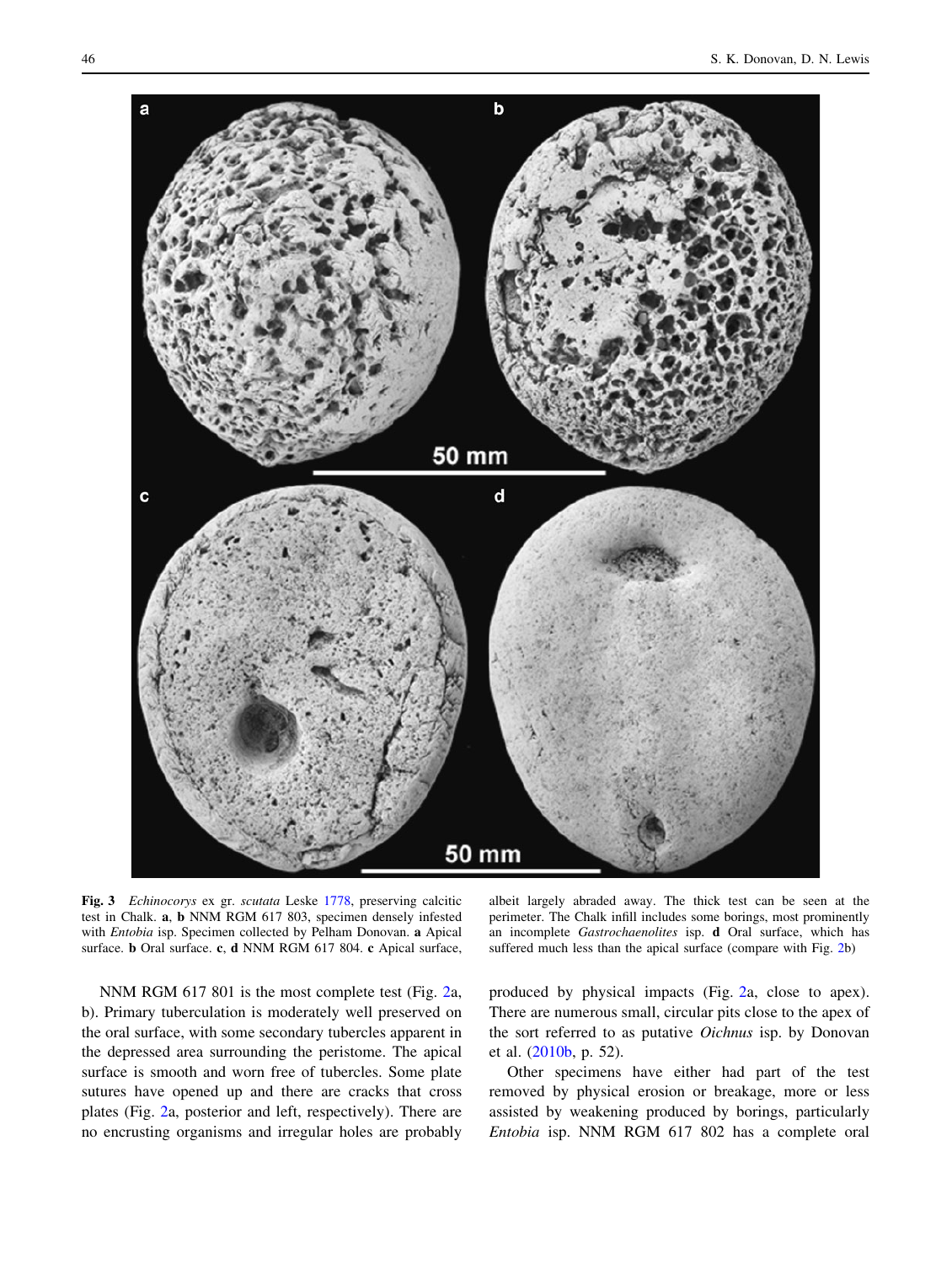surface which has lost surface detail (Fig. [2](#page-2-0)d). Apically the calcite of the test has been breached and eroded away, particularly in the left anterior region where the Chalk infill is exposed down to the ambitus. Some test is preserved anteriorly and on the right lateral side of the apical surface (Fig. [2](#page-2-0)c); the junction with the Chalk infill is chamferred, suggesting physical abrasion. Puncture marks in, particularly, the Chalk are irregular and no undoubted bioerosional structures are identifiable. In this and other specimens described below, remnants of the test are essentially continuous between oral and apical surfaces.

NNM RGM 617 805 has some similarities to the previous specimen, the test being worn thin on the right side of the apical surface, but exposed on the left. However, in this Chalk infill and, to a lesser extent, the test of the oral surface the specimen is infested by Entobia isp. Posteriorly, the Chalk exposes numerous small Caulostrepsis isp. borings.

NNM RGM 617 806 repeats this pattern of exposure of the Chalk infill with a more completely preserved oral surface and Chalk infill large exposed apically. The test and Chalk are intensely bored on the left apical surface by Entobia isp., with some apertures puncturing the test of the oral surface. The internal chambers of Entobia isp. are well exposed in the Chalk. Slender, gently curved borings on this surface are juvenile parts of the Entobia network. More Entobia chambers, less well preserved, are apparent in the right lateral position. Modern serpulid worm tubes encrust the oral surface of NNM RGM 617 806 adjacent to the peristome and are best preserved in the depression surrounding this region. The anterior part of the oral surface has been depressed mechanically, leading to preservation of both primary and secondary tubercles adjacent to the serpulids. Chalk exposed anterior to the peristome includes small, slot-like openings of the borings of Caulostrepsis isp.; similar borings are found above the Entobia on the right posterior apical surface. Below this same Entobia infestation are Caulostrepsis isp. close to C. taeniola Clarke [1908,](#page-7-0) as illustrated by Bromley and d'Alessandro [\(1983](#page-7-0), pl. 21, fig. 2).

A small specimen, NNM RGM 617 808, preserves a disharmonious combination of features. The oral surface is near-complete and preserves most of the primary tubercles, with secondary tubercles apparent adjacent to the sunken peristome. Yet most of the supra-ambital test is lost and the highest remnant on the apical surface only extends for 14.4 mm above the ambitus. Nevertheless, the specimen is 40.1 mm high because much of the Chalk infill is preserved. Small borings are not uncommon, but only Caulostrepsis isp. is identifiable.

Some specimens are particularly heavily infested by Entobia. NNM RGM 617 803 (Fig. [3](#page-3-0)a, b) preserves some test on the right side of the specimen as illustrated,

although its true orientation is indeterminate (primary tubercles are rarely preserved at the front of the oral surface as oriented, which may indicate the position of the sunken peristome). The rest of the specimen is a Chalk internal mould with a dense Entobia isp. infestation. The residual test is weakly bored, mostly on the oral surface. NNM RGM 617 807 retains more of the test, including most of the oral surface, but the apex is planed off. Where the Chalk infill is exposed it is densely infested by Entobia isp. and Caulostrepsis isp. Caulostrepsis occurs posteriorly, on the planed apical surface and in the left lateral test of the apical surface; Entobia infestation is dense on the right side of the apical surface, both test and infill, and the test of the oral surface is perforated by numerous apertures, mainly on the same side. Other perforations of the test appear to be common mechanical damage, in part controlled by plate sutures and the distribution of borings. Primary and secondary tubercles are preserved in the depression adjacent to the peristome.

The final recognisable state of test breakage is in specimens where it is reduced to the oral surface and little else. NNM RGM 617 804 has an entire oral surface, worn smooth, although primary and secondary tubercles are still apparent around the depressed peristome (Fig. [3d](#page-3-0)). The apical surface is largely planed away (Fig. [3c](#page-3-0)); the greatest preserved height is 29.0 mm, although it may originally have been  $60-70$  mm high. The Chalk infill has some rare Caulostrepsis isp. apertures and other indeterminate borings or mechanical damage. The prominent, circular depression is the distal termination of a Gastrochaenolites isp. that must have penetrated the infill when it was more complete, but has otherwise been lost with the planing off of the apex. No borings penetrate the test.

Tests preserved in flint (Fig. [4\)](#page-5-0)

Four tests are preserved in flint, NNM RGM 617 809-617 812. Although all show at least some physical damage, none preserves definite evidence of modern biological interactions such as encrustation or boring. NNM RGM 617 809 is the most complete specimen preserved in flint, a steinkern with a large conchoidal fracture anteriorly (best seen in oral view; Fig. [4b](#page-5-0)) and some of the calcite test remaining although eroded through in places. More or less elongate structures in the calcite test, but not penetrating the steinkern, are concentrated on the apical surface (Fig. [4a](#page-5-0)) and are most probably the result of physical abrasion, not showing the geometry of any bored tests preserved in Chalk. A U-shaped groove just posterior to the peristome (Fig. [4b](#page-5-0)) is infilled with limonite, as is the periproct, and is possibly part of an ancient, albeit indeterminate boring, although its origin is equivocal. NNM RGM 617 812 preserves a less complete test in a flint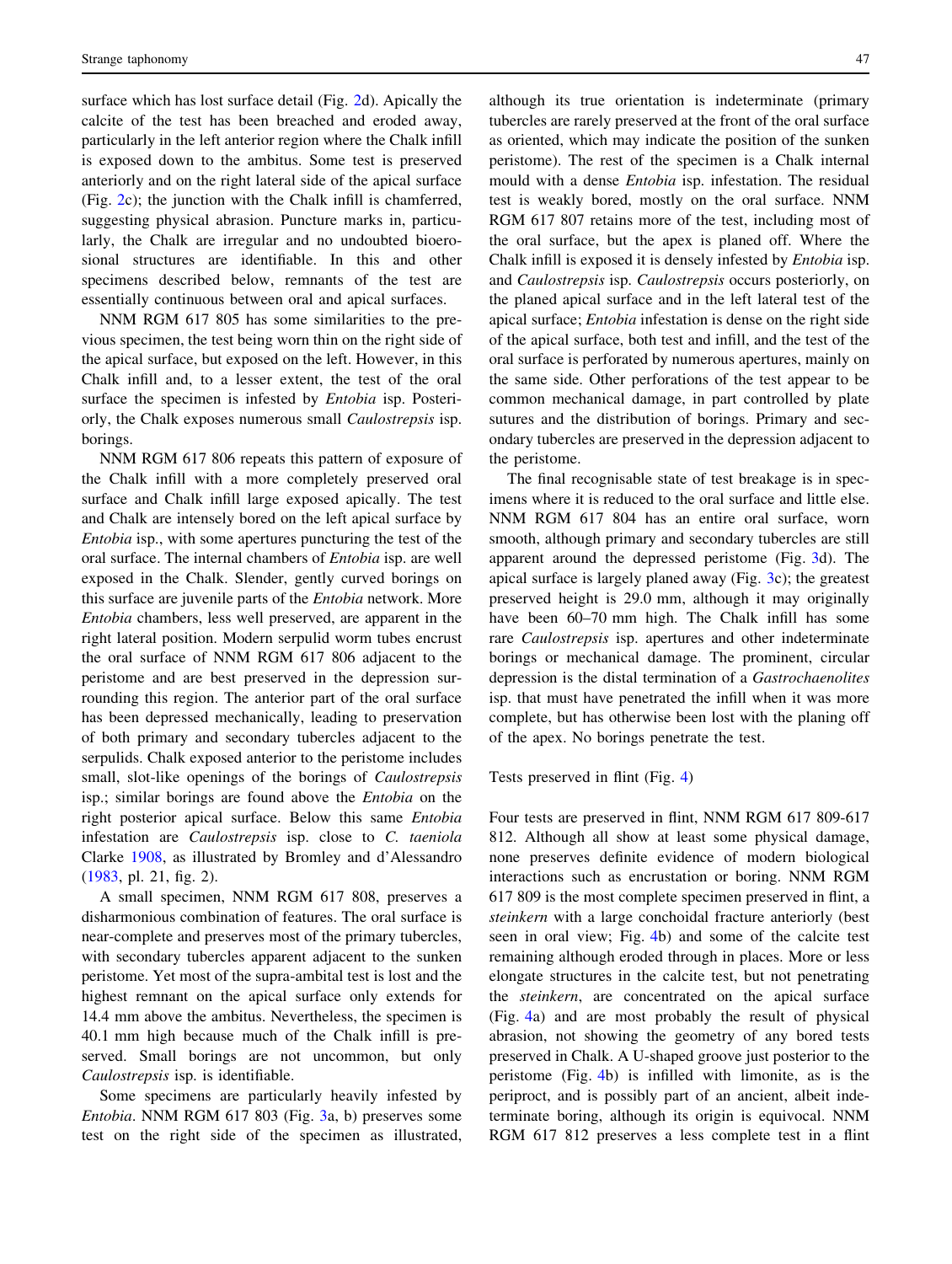<span id="page-5-0"></span>

Fig. 4 Echinocorys ex gr. scutata Leske [1778](#page-7-0), preserving tests in flint. a, b NNM RGM 617 809, steinkern, not bored, but showing signs of physical abrasion. a Apical surface. b Oral surface; note particularly anterior conchoidal fracturing. c NNM RGM 617 810,

nodule. The steinkern lacks part of the apical surface, the calcite test is less well preserved than the figured specimen and there is no evidence for biological infestation.

Two specimens are very incomplete. NNM RGM 617 810 (Fig. 4c) is an external mould of parts of four plate columns in a flint cobble. As illustrated, the apex is towards the top of the page. The two centre plate columns are part

external mould of plate columns on a flint cobble; conchoidal fractures in the lower right and upper right, adjacent to the broken ends of this reworked nodule

of an interambulacrum, flanked on either side by single plate columns derived from contiguous ambulacra and each preserving single central pits that are poorly preserved pore pairs. Some small and discontinuous calcite fragments shaped by dissolution adhere to the surface of some plates. There is no evidence of boring and encrustation. NNM RGM 617 811 is a triangular, reworked flint nodule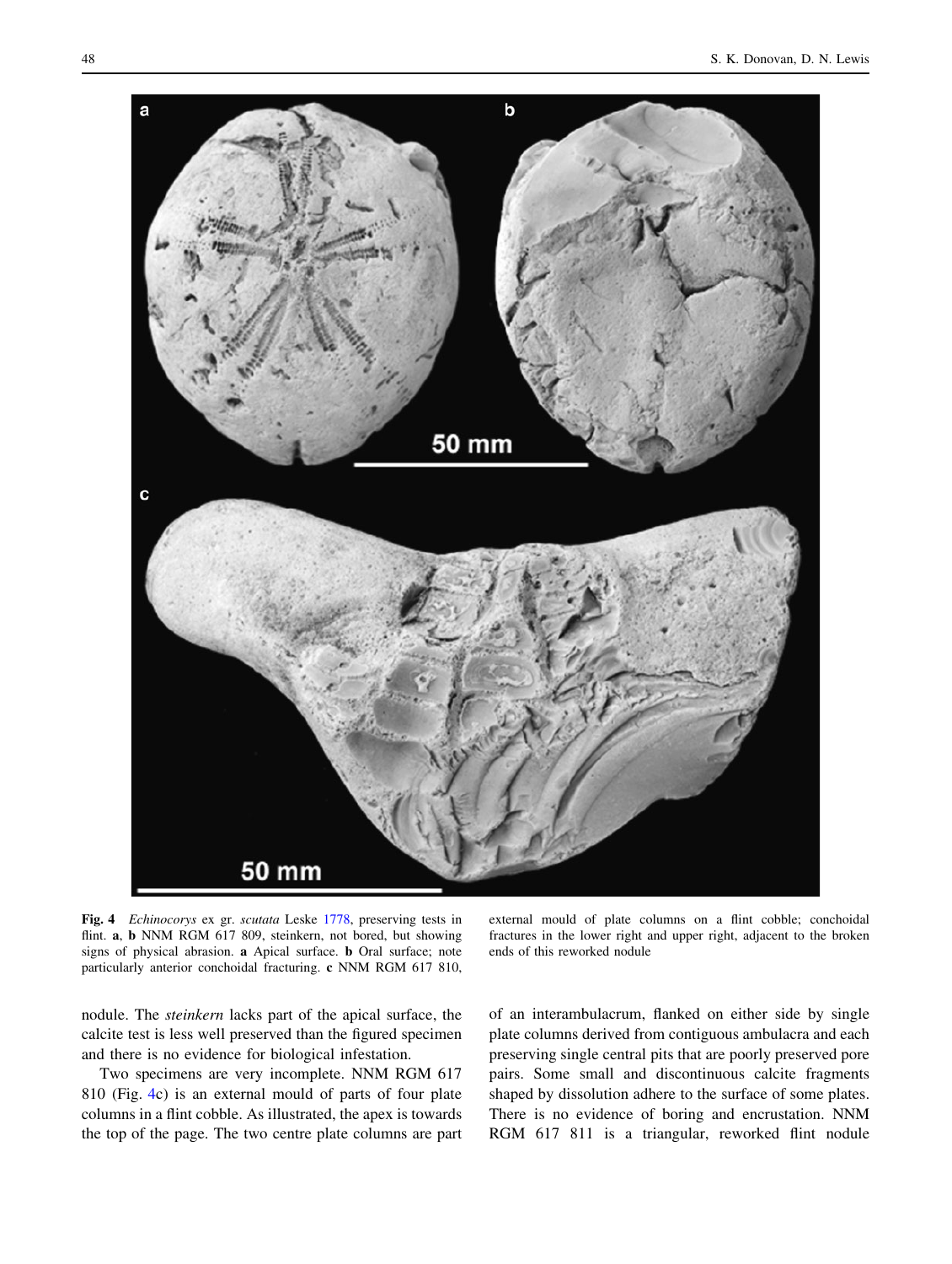preserving a test fragment seen in internal view, retaining parts of two interambulacra and two ambulacra, and the apical system. This test has not been punctured by any borings; the external surface is not seen.

# Discussion

Studying the modern taphonomy of a reworked holasteroid taxon may appear eccentric. However, there are two reasons why the specimens described above are worthy of detailed analysis. They provide a relatively large data set for the senior author's ongoing research programme into the determination of the timing of infestation of borers in reworked fossils (Donovan and Lewis [2010](#page-7-0); Donovan et al. [2010a](#page-7-0)). Further, the unsilicified tests provide a taphonomic series from specimens that, at most, bear only superficial physical abrasion (Fig. [2](#page-2-0)a, b) to those that have been largely destroyed by bio- and physical erosion (Fig. [3\)](#page-3-0).

It is assumed that the tests discussed above were not markedly bored nor encrusted prior to their recent disinterment. But how can the Late Cretaceous encrustation and boring activities on an Echinocorys test be separated from those that occurred after modern reworking? This question relates to the more general problem of how to determine the timing of boring infestation of any reworked fossil (Donovan et al. [2010a\)](#page-7-0). None of the Echinocorys tests discussed herein bears any ancient encrusting organisms, but, if there were, it should be possible to differentiate Upper Cretaceous from extant taxa. For example, craniid brachiopods infested dead tests in the Late Cretaceous (Donovan et al. [2011](#page-7-0)); their occurrence on a reworked Echinocorys in the shallow coastal waters of the North Sea would be unlikely unless they were fossils. Similarly, different suites of ichnotaxa may be more typical of the two time periods; for example, the brachiopod pedicle trace Podichnus ispp. would be more likely to be Late Cretaceous than Recent.

As an attachment scar Podichnus caused minimal bioerosive damage, whereas the modern borers identified herein are destroyers of hard substrates. The latter are found in specimens with a uniformity of infestation that suggests that ancient and modern borings are not mixed except in the instances determined below. Four principal lines of evidence were used to determine the timings of occurrences of the borings in these tests.

Comparison with common Chalk borings known from Echinocorys

The only borings that are similar in morphology and position to ichnofossils known to have commonly infested Echinocorys in the Cretaceous are the small, pit-like Oichnus isp. found apically on the most complete test, NNM RGM 617 801 (Fig. [2](#page-2-0)a) (compare with Donovan et al. [2010b;](#page-7-0) see also Müller [1969](#page-7-0); Bromley [1981\)](#page-7-0). The infilled, U-shaped boring (Fig. [4b](#page-5-0)) is also undoubtedly ancient (see below). The weight of evidence favours all other borings to be modern.

#### Infilled borings

This criterion proved efficacious in differentiating between Late Cretaceous and modern Entobia in a belemnite from Overstrand (Donovan and Lewis [2010](#page-7-0)). Echinoid tests are invariably filled by Chalk or flint steinkerns. But, in contrast, only one boring preserves an infill and none of the others retains any suggestion of such a lithological structure. The exception comes from the most complete test with a flint steinkern (NNM RGM 617 809; Fig. [4](#page-5-0)b), in which a U-shaped boring is infilled with limonite. This boring is regarded as Late Cretaceous.

Comparison with modern lithoclasts from the same beach

Although a comparative suite of specimens has not been collected, the match is exact. Entobia (Donovan and Lewis [2010](#page-7-0), Fig. [1](#page-1-0)), Caulostrepsis and Gastrochaenolites all occur as modern borings in water-worn Chalk clasts on the beach at Overstrand. Their morphology and preservation are similar to those of specimens found in Echinocorys tests and Chalk infills.

## Lack of borings in flint steinkerns

If borings into tests had occurred on the Late Cretaceous sea floor, then subsequent silicification would have preserved such structures rather better than Chalk. Although the sample is small, only two flint steinkerns (e.g., Fig. [4](#page-5-0)a, b), neither preserves any evidence of preserved ancient borings. In contrast, of seven specimens infilled by Chalk and with breached tests, only one (Fig. [2c](#page-2-0)) does not preserve identifiable borings. The other six specimens all preserve one to three bioerosive ichnofossils (e.g., Fig. [3](#page-3-0)a, c). Thus, flint steinkerns do not contradict other evidence that most borings are modern.

We conclude that two rare ichnofossils are relics from the Campanian–Maastrichtian, whereas three ichnotaxa are modern, two of which are represented by numerous specimens in multiple tests (Table [1\)](#page-7-0). We emphasise that patterns of borings described in infested tests may be incomplete, having been modified by subsequent physical abrasion, which would have removed the weakened Chalk and test preferentially. This may have reduced the diversity of borings therein.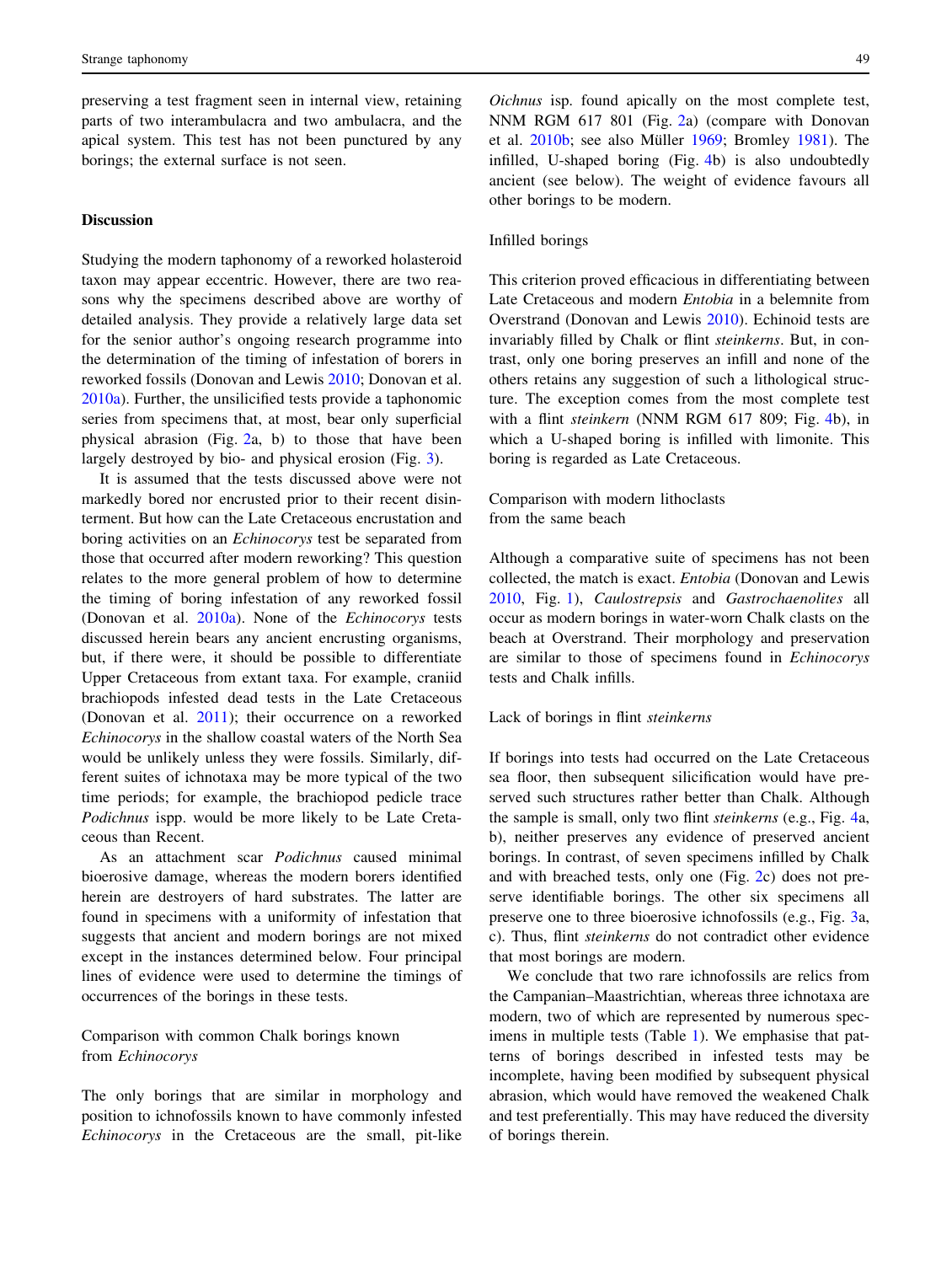<span id="page-7-0"></span>

| Campanian–Maastrichtian | Recent                                |
|-------------------------|---------------------------------------|
| <i>Oichnus</i> isp. (r) | Caulostrepsis cf. taeniola Clarke (C) |
| U-shaped boring $(R)$   | <i>Entobia</i> isp. $(C)$             |
|                         | Gastrochaenolites isp. (R)            |

 $R$  known from one specimen only,  $r$  known from multiple specimens on one test only, C known from multiple specimens on two or more tests

Considering the ichnology of reworked fossils in general, this and related studies suggest that there are a number of attributes that can be examined to determine the timing of infestation by boring organisms. However, not all will be determinable or relevant in every instance. For example, in the bored cobble described by Donovan and Lewis (2010), Late Cretaceous Entobia were separated from those of modern origin by the former being filled by lithified Chalk and the latter lacking any infill. Reworked Kuphus tubes from the Miocene of Jamaica are infilled by lithified limestone; Pleistocene borings in them are not infilled (Donovan 2010). The timing of boring was further indicated by prior knowledge that unreworked Kuphus tubes in the Oligo-Miocene of the island are not known to be bored. It was also significant that the infested tubes in the Pleistocene deposit are preserved with other clasts that preserve a similar suite of borings to the reworked fossils. All of these deductions were further utilised in the examination of bored and reworked Echinocorys herein.

Acknowledgments S.K.D. thanks his children, Hannah and Pelham, for helping him to collect tests of Echinocorys from Overstrand in the summer of 2009 and for each finding an interesting specimen. Phil Crabb of the Photographic Unit, The Natural History Museum, London, kindly took the excellent (as always) photographs. James H. Nebelsick (University of Tübingen) and John W.M., Jagt (Natuurhistorisch Museum Maastricht) are thanked for their perspicacious reviews.

## References

- Bengtson, P. (1988). Open nomenclature. Palaeontology, 31, 223–227.
- Bromley, R. G. (1981). Concepts in ichnotaxonomy illustrated by small round holes in shells. Acta Geológica Hispánica, 16, 55-64.
- Bromley, R. G., & d'Alessandro, A. (1983). Bioerosion in the Pleistocene of southern Italy: ichnogenera Caulostrepsis and Maeandropolydora. Rivista Italiana di Paleontologia e Stratigrafia, 89, 283–309.
- Burke, H., Phillips, E., Lee, J. R., & Wilkinson, I. P. (2010). Imbricate thrust stack model for the formation of glaciotectonic rafts: an example from the Middle Pleistocene of north Norfolk, UK. Boreas, 38, 620–637.
- Chatwin, C. P. (1961). British regional geology. East Anglia and adjoining areas (pp. vi $+100$ ). (4th ed.). London: Her Majesty's Stationery Office.
- Clarke, J. M. (1908). The beginnings of dependent life. New York State Museum Bulletin, 121, 146–169. [Not seen.].
- Donovan, S. K. (2010). A Derbyshire screwstone (Mississippian) from the beach at Overstrand, Norfolk, eastern England. Scripta Geologica Special Issue, 7, 43–52.
- Donovan, S. K., Blissett, D. J., & Jackson, T. A. (2010a). Reworked fossils, ichnology and palaeoecology: an example from the Neogene of Jamaica. Lethaia, 43, 441–444.
- Donovan, S. K., & Jagt, J. W. M. (2005). Site selectivity of pits in the Chalk (Upper Cretaceous) echinoid Echinocorys Leske from France. Bulletin of the Mizunami Fossil Museum, 31, 21–24 (for 2004).
- Donovan, S. K., Jagt, J. W. M., & Dols, P. P. M. A. (2010b). Ichnology of Late Cretaceous echinoids from the Maastrichtian type area (The Netherlands, Belgium)–2. A pentagonal attachment scar on Echinocorys gr. conoidea (Goldfuss). Bulletin of the Mizunami Fossil Museum, 36, 51–53.
- Donovan, S. K., Jagt, J. W. M., & Lewis, D. N. (2011). Additional notes on some rarer trace fossils from the Maastrichtian type area, southeast Netherlands and northeast Belgium. Netherlands Journal of Geosciences, 90 (in press).
- Donovan, S. K., & Lewis, D. N. (2010). Notes on a Chalk pebble from Overstrand: ancient and modern sponge borings meet on a Norfolk beach. Bulletin of the Geological Society of Norfolk, 59, 3–9.
- Durham, J. W., & Wagner, C. D. (1966). Glossary of morphological terms applied to echinoids. In R. C. Moore (ed.), Treatise on invertebrate Paleontology, part U, Echinodermata (vol. 3) (1) (pp. U251 U253–U256). New York & Lawrence: Geological Society of America & University of Kansas Press.
- Häntzschel, W. (1975). Trace fossils and problematica (2<sup>nd</sup> ed., revised and enlarged). In C. Teichert (ed.), Treatise on invertebrate Paleontology, part W, Miscellanea, Supplement 1 (pp. xxi  $+ 269$ ). Boulder & Lawrence: Geological Society of America & University of Kansas Press.
- Harmer, F. W. (1910). The glacial geology of Norfolk and Suffolk with a contour map showing the distribution of the glacial deposits of East Anglia (pp. vi+26). London: Jarrold and Sons.
- Jagt, J. W. M. (2000). Late Cretaceous-Early Palaeogene echinoderms and the K/T boundary in the southeast Netherlands and northeast Belgium—Part 4: Echinoids. Scripta Geologica, 121, 181–375.
- Jagt, J. W. M., Dortangs, R., Simon, E., & van Knippenberg, P. (2007). First record of the ichnofossil Podichnus centrifugalis from the Maastrichtian of northeast Belgium. Bulletin de l'Institut royal des Sciences naturelles de Belgique, Sciences de la Terre, 77, 95–105.
- Joysey, K. A. (1959). Probable cirripede, phoronid, and echiuroid burrows within a Cretaceous echinoid test. Palaeontology, 1, 397–400.
- Leske, N. G. (1778). Iacobi Theodori Klein naturalis dispositio echinodermatum, edita et descriptionibus novisque inventis et synonymis auctorum et aucta a. In N. G. Leske, G. E. Beer (eds.), Lipsiae (pp.  $xxi + 278$ ). [Not seen].
- Melville, R. V., & Durham, J. W. (1966). Skeletal morphology. In R. C. Moore (ed.), Treatise on invertebrate Paleontology, part U, Echinodermata (vol. 3) (1) (pp. U220–U251). New York & Lawrence: Geological Society of America & University of Kansas Press.
- Moorlock, B. S. P., Hamblin, R. J. O., Booth, S. J., Kessler, H., Woods, M. A., & Hobbs, P. R. N. (2002). Geology of the Cromer district—a brief explanation of the geological map sheet 131 Cromer. British Geological Survey, Keyworth, (pp. ii+34).
- Müller, A. H. (1969). Zur Ökologie und Biostratinomie eines Echinocorys (Echinoidea) mit eigentümlichem Naticiden-Befall aus der Oberkreide. Monatsberichte der deutschen Akademie der Wissenschaften (Berlin), 11, 672–684.